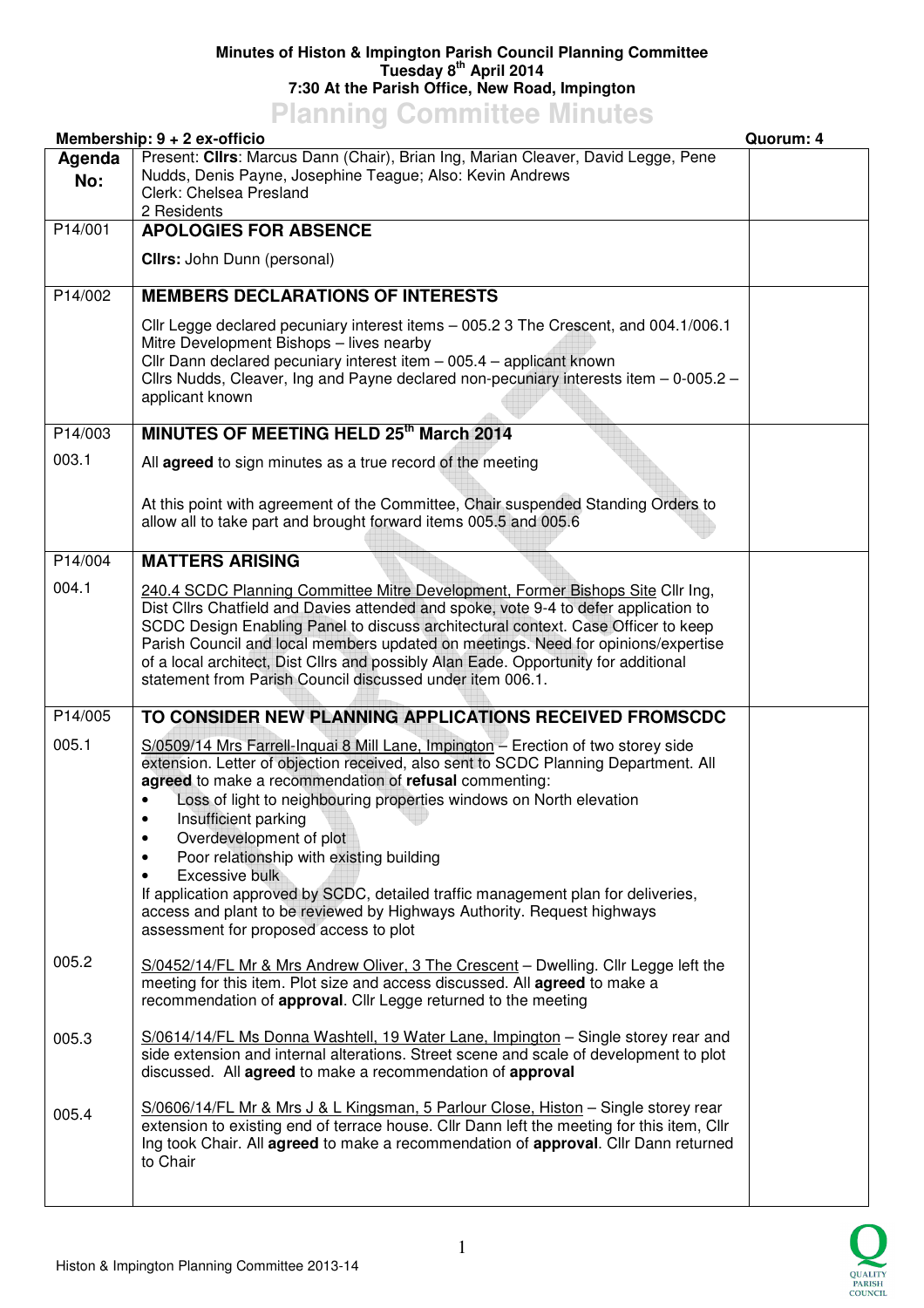| 005.5   | S/0672/14/LB Mr & Mrs Chris Jones, The Old House, 2 Station Road, Histon -<br>Extension to kitchen & internal alterations, all to 1990s single storey rear wing of<br>outbuilding                                                                                                                                                                                                                                                                                                                               |                           |
|---------|-----------------------------------------------------------------------------------------------------------------------------------------------------------------------------------------------------------------------------------------------------------------------------------------------------------------------------------------------------------------------------------------------------------------------------------------------------------------------------------------------------------------|---------------------------|
| 005.6   | S/0671/14/FL Mr & Mrs Chris Jones, The Old House, 2 Station Road, Histon -<br>Extension<br>Standing Orders suspended, both applications taken together. Applicant present to<br>discuss application and outlined Option B submitted, no difference to view from Station<br>Road, materials proposed to match existing and no change in roof ridgeline. Standing<br>Orders re-instated. No loss of light issues noted, all <b>agreed</b> to make a recommendation<br>of approval. Chair returned to agenda order |                           |
| 005.7   | S/0636/14/FL Mr C Walsh, 22 Impington Lane, Impington - Demolition of existing<br>garage and construction of new side extension to existing house. All agreed to make a<br>recommendation of approval                                                                                                                                                                                                                                                                                                           |                           |
| P14/006 | <b>TO ACCEPT CLERKS REPORT</b>                                                                                                                                                                                                                                                                                                                                                                                                                                                                                  |                           |
| 006.1   | Report provided to all and accepted (Appx 1) covering: Decision Notices; Appeal<br>decisions; SCDC Updates; CCC Updates; Dates for Diary<br>Items for decision:                                                                                                                                                                                                                                                                                                                                                 |                           |
| 006.2   | SCDC Design Enabling Panel - Term of reference received. Opportunity for additional<br>statement to be presented to the panel discussed. Agreed Cllr Ing, Payne and Jenkins<br>to work on statement and seek advice from local architects and Dist Cllrs.                                                                                                                                                                                                                                                       |                           |
| 006.3   | SCDC Cabinet meeting Thursday 10 April (CIL) - Cllr Payne updated on the upcoming<br>consultation on CIL Regulation 123 running 11 April for 6 weeks. Parish Councils to<br>identify bids for projects, details of consultation to be sent to Chairs of Highways,<br>Environment and Recreation Ground Committees. Noted County Council may ask for<br>15% of CIL for education                                                                                                                                 | <b>Clerk</b>              |
| 006.4   | Meeting 10 <sup>th</sup> April Guildhall re Local Plan - Committee expressed surprise Parish<br>Council not notified of meeting noting comments submitted to Local Plan. Clerk to<br>notify CIIr Jenkins of meeting as possible attendee, CIIr Teague to attend in his<br>absence                                                                                                                                                                                                                               | <b>Clerk</b>              |
| P14/007 | TO RECEIVE UP-DATE ON NORTHSTOWE                                                                                                                                                                                                                                                                                                                                                                                                                                                                                |                           |
|         | Update from representatives: date of next meetings: 16 <sup>th</sup> April, 18 <sup>th</sup> June at Cottenham<br>Village College 7.00-9.00 pm<br>Electoral decision at Civic Affairs - new Parish Council, current forecast development<br>April 2017, remains under Longstanton PC until then. 200,300 expected by April 2017                                                                                                                                                                                 |                           |
| P14/008 | <b>CONSULTATIONS</b>                                                                                                                                                                                                                                                                                                                                                                                                                                                                                            |                           |
|         | None received                                                                                                                                                                                                                                                                                                                                                                                                                                                                                                   |                           |
| P14/009 | TO CONSIDER OTHER PLANNING CORRESPONDENCE AND REPORT                                                                                                                                                                                                                                                                                                                                                                                                                                                            |                           |
| 009.1   | Community Right to Bid / Assets of Community Value - Applications with Cllr Ing, to<br>report back to Clerk for circulation                                                                                                                                                                                                                                                                                                                                                                                     | <b>BSI/Clerk</b>          |
| 009.2   | A14 Cambridge to Huntingdon Improvement Scheme request from Secretary of State<br>for information to be considered in the environmental statement. Cllr Legge to draft<br>statement and circulate to Committee.<br>Notification of Consultation running until 15 <sup>th</sup> June received. Cross Committee item with<br>Planning, Highways and A14 Working Party. Item for next agenda                                                                                                                       | <b>DNL</b><br>Next agenda |
| 009.3   | Update from SCDC Liaison Meeting 27 March 2014 attended by Cllr Payne, notes<br>provided, held on file.                                                                                                                                                                                                                                                                                                                                                                                                         |                           |
| 009.4   | LEAP Primrose Lane, Bellway Development Villa Road, Impington - Information<br>requested from SCDC re. consultation and programme of works for LEAP                                                                                                                                                                                                                                                                                                                                                             |                           |
| 009.5   | Other Correspondence - none received                                                                                                                                                                                                                                                                                                                                                                                                                                                                            |                           |